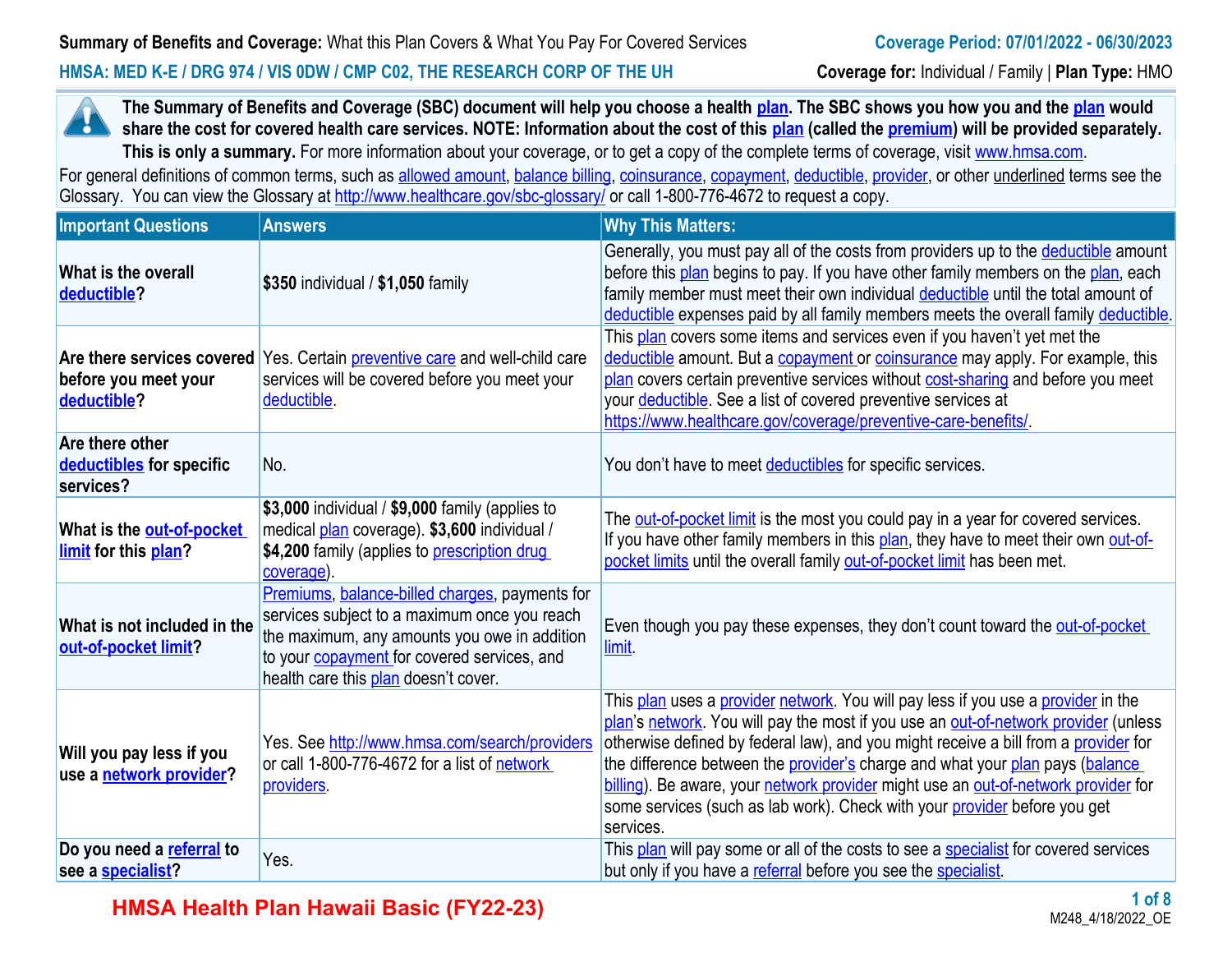

All **copayment** and **coinsurance** costs shown in this chart are after your **deductible** has been met, if a **deductible** applies.

| <b>Common Medical</b>               | <b>Services You May Need</b>                           | <b>What You Will Pay</b>                            | <b>Limitations, Exceptions, &amp; Other</b>               |                                                                                                                  |  |
|-------------------------------------|--------------------------------------------------------|-----------------------------------------------------|-----------------------------------------------------------|------------------------------------------------------------------------------------------------------------------|--|
| <b>Event</b>                        |                                                        | <b>Network Provider</b><br>(You will pay the least) | <b>Out-of-Network Provider</b><br>(You will pay the most) | <b>Important Information</b>                                                                                     |  |
|                                     | Primary care visit to treat an injury<br>or illness    | \$20 copay/visit; deductible does<br>not apply      | Not covered                                               | ---none---                                                                                                       |  |
|                                     | <b>Specialist visit</b>                                | \$20 copay/visit; deductible does<br>not apply      | Not covered                                               | ---none---                                                                                                       |  |
|                                     | Other practitioner office visit:                       |                                                     |                                                           |                                                                                                                  |  |
| If you visit a health               | <b>Physical and Occupational</b><br>Therapist          | \$20 copay/visit                                    | Not covered                                               | Services may require <i>preauthorization</i> .<br>Benefits may be denied if<br>preauthorization is not obtained. |  |
| care provider's<br>office or clinic | Psychologist                                           | \$20 copay/visit; deductible does<br>not apply      | Not covered                                               | ---none---                                                                                                       |  |
|                                     | <b>Nurse Practitioner</b>                              | \$20 copay/visit; deductible does<br>not apply      | Not covered                                               | ---none---                                                                                                       |  |
|                                     | <b>Preventive care (Well Child</b><br>Physician Visit) | No charge; deductible does not<br>apply             | Not covered                                               | Age and frequency limitations may<br>apply. You may have to pay for                                              |  |
|                                     | <b>Screening</b>                                       | No charge; deductible does not<br>apply             | Not covered                                               | services that aren't preventive. Ask<br>your provider if the services needed                                     |  |
|                                     | Immunization (Standard and Travel)                     | No charge; deductible does not<br>apply             | Not covered                                               | are preventive. Then check what your<br>plan will pay for.                                                       |  |
|                                     | <b>Diagnostic test</b>                                 |                                                     |                                                           |                                                                                                                  |  |
|                                     | Inpatient                                              | 20% coinsurance                                     | Not covered                                               | Services may require preauthorization.<br>Benefits may be denied if                                              |  |
|                                     | Outpatient                                             | 20% coinsurance                                     | Not covered                                               | preauthorization is not obtained.                                                                                |  |
|                                     | X-ray                                                  |                                                     |                                                           |                                                                                                                  |  |
| If you have a test                  | Inpatient                                              | 20% coinsurance                                     | Not covered                                               | Services may require preauthorization.<br>Benefits may be denied if                                              |  |
|                                     | Outpatient                                             | 20% coinsurance                                     | Not covered                                               | preauthorization is not obtained.                                                                                |  |
|                                     | <b>Blood Work</b>                                      |                                                     |                                                           |                                                                                                                  |  |
|                                     | Inpatient                                              | 20% coinsurance                                     | Not covered                                               | Services may require preauthorization.<br>Benefits may be denied if                                              |  |
|                                     | Outpatient                                             | 20% coinsurance; deductible<br>does not apply       | Not covered                                               | preauthorization is not obtained.                                                                                |  |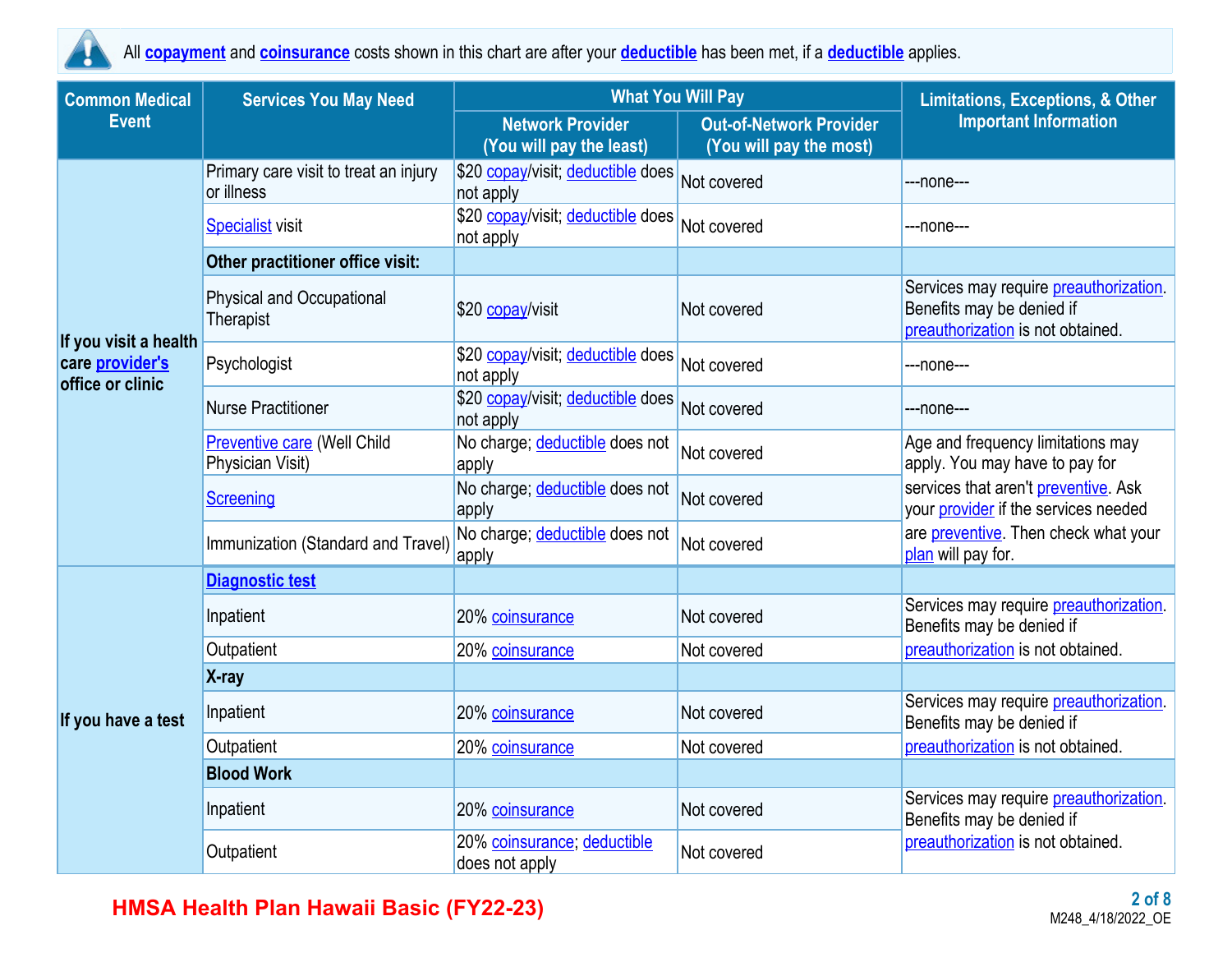| <b>Common Medical</b><br><b>Services You May Need</b>             |                                                                     | <b>What You Will Pay</b>                              | <b>Limitations, Exceptions, &amp; Other</b>                                  |                                                                                                                                                                                                                                                                                                                                                                                                       |
|-------------------------------------------------------------------|---------------------------------------------------------------------|-------------------------------------------------------|------------------------------------------------------------------------------|-------------------------------------------------------------------------------------------------------------------------------------------------------------------------------------------------------------------------------------------------------------------------------------------------------------------------------------------------------------------------------------------------------|
| <b>Event</b>                                                      |                                                                     | <b>Network Provider</b><br>(You will pay the least)   | <b>Out-of-Network Provider</b><br>(You will pay the most)                    | <b>Important Information</b>                                                                                                                                                                                                                                                                                                                                                                          |
|                                                                   | Imaging (CT/PET scans, MRIs)                                        |                                                       |                                                                              |                                                                                                                                                                                                                                                                                                                                                                                                       |
| If you have a test                                                | Inpatient                                                           | 20% coinsurance                                       | Not covered                                                                  | Services may require <i>preauthorization</i> .<br>Benefits may be denied if                                                                                                                                                                                                                                                                                                                           |
|                                                                   | Outpatient                                                          | 20% coinsurance                                       | Not covered                                                                  | preauthorization is not obtained.                                                                                                                                                                                                                                                                                                                                                                     |
|                                                                   | Tier 1 - mostly Generic drugs (retail)                              | \$7 copay/prescription;<br>deductible does not apply  | \$7 copay and<br>20% coinsurance/prescription;<br>deductible does not apply  | One retail <b>copay</b> for 1-30 day supply,<br>two retail <b>copays</b> for 31-60 day supply,<br>and three retail <b>copays</b> for 61-90 day<br>supply.                                                                                                                                                                                                                                             |
|                                                                   | Tier 1 - mostly Generic drugs<br>(mail order)                       | \$11 copay/prescription;<br>deductible does not apply | Not covered                                                                  | One mail order <b>copay</b> for a 84-90 day<br>supply at a 90 day at retail network or<br>contracted mail order provider.                                                                                                                                                                                                                                                                             |
| If you need drugs<br>to treat your<br>illness or<br>condition     | Tier 2 - mostly Preferred Formulary<br>Drugs (retail)               | \$30 copay/prescription;<br>deductible does not apply | \$30 copay and<br>20% coinsurance/prescription;<br>deductible does not apply | One retail <b>copay</b> for 1-30 day supply,<br>two retail <b>copays</b> for 31-60 day supply,<br>and three retail <b>copays</b> for 61-90 day<br>supply.                                                                                                                                                                                                                                             |
| More information<br>about <b>prescription</b><br>drug coverage is | Tier 2 - mostly Preferred Formulary<br><b>Drugs</b><br>(mail order) | \$65 copay/prescription;<br>deductible does not apply | Not covered                                                                  | One mail order copay for a 84-90 day<br>supply at a 90 day at retail network or<br>contracted mail order provider.                                                                                                                                                                                                                                                                                    |
| available at<br>www.hmsa.com                                      | Tier 3 - mostly Non-preferred<br>Formulary Drugs (retail)           | \$30 copay/prescription;<br>deductible does not apply | \$30 copay and<br>20% coinsurance/prescription;<br>deductible does not apply | In addition to your copay and/or<br>coinsurance, you will be responsible for<br>a \$45 Tier 3 Cost Share per retail<br>copay. Cost to you for retail Tier 3<br>drugs: One <b>copay</b> plus one Tier 3 Cost<br>Share for 1-30 day supply, two <b>copays</b><br>plus two Tier 3 Cost Shares for 31-60<br>day supply, and three <b>copays</b> plus<br>three Tier 3 Cost Shares for 61-90 day<br>supply. |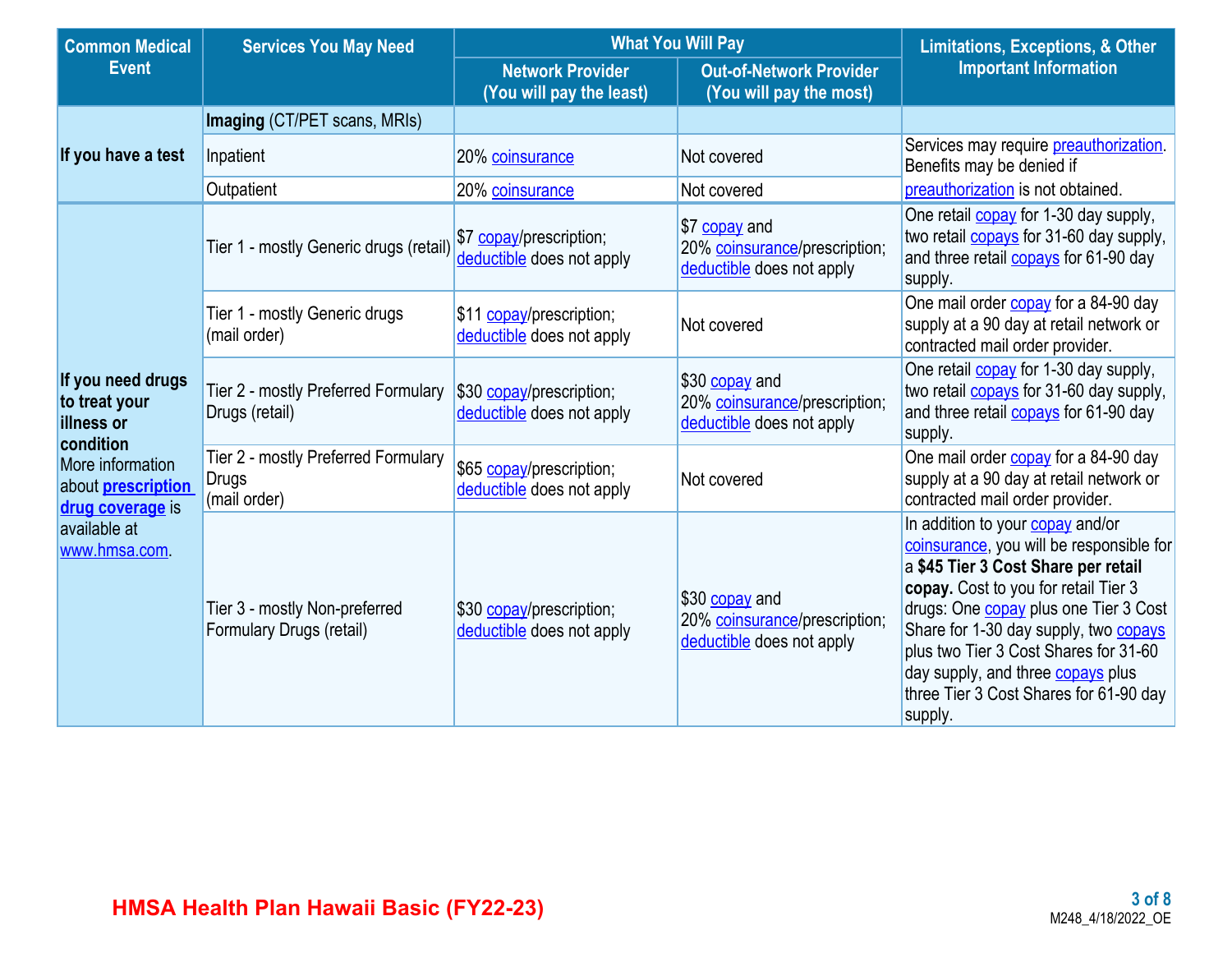| <b>Common Medical</b>                                                             | <b>Services You May Need</b>                                                                                                  | <b>What You Will Pay</b>                               | <b>Limitations, Exceptions, &amp; Other</b>               |                                                                                                                                                                                                                                                                                                                                                |  |
|-----------------------------------------------------------------------------------|-------------------------------------------------------------------------------------------------------------------------------|--------------------------------------------------------|-----------------------------------------------------------|------------------------------------------------------------------------------------------------------------------------------------------------------------------------------------------------------------------------------------------------------------------------------------------------------------------------------------------------|--|
| <b>Event</b>                                                                      |                                                                                                                               | <b>Network Provider</b><br>(You will pay the least)    | <b>Out-of-Network Provider</b><br>(You will pay the most) | <b>Important Information</b>                                                                                                                                                                                                                                                                                                                   |  |
| If you need drugs<br>to treat your<br>illness or<br>condition<br>More information | Tier 3 - mostly Non-preferred<br>Formulary Drugs (mail order)                                                                 | \$65 copay/prescription;<br>deductible does not apply  | Not covered                                               | In addition to your copay and/or<br>coinsurance, you will be responsible for<br>a \$135 Tier 3 Cost Share per mail<br>order copay. Cost to you for mail<br>order Tier 3 drugs: One mail order<br>copay plus one mail order Tier 3 Cost<br>Share for an 84-90 day supply at a 90<br>day at retail network or contracted mail<br>order provider. |  |
| about <b>prescription</b><br>drug coverage is<br>available at                     | Tier 4 - mostly Preferred Formulary<br>Specialty drugs (retail)                                                               | \$100 copay/prescription;<br>deductible does not apply | Not covered                                               | Retail benefits for Tier 4 and Tier 5<br>drugs are limited to a 30-day supply.<br>Available in participating Specialty                                                                                                                                                                                                                         |  |
| www.hmsa.com.                                                                     | Tier 5 - mostly Non-preferred<br>\$200 copay/prescription;<br>Formulary Specialty drugs (retail)<br>deductible does not apply |                                                        | Not covered                                               | Pharmacies only.                                                                                                                                                                                                                                                                                                                               |  |
|                                                                                   | Tier 4 & 5 (mail order)                                                                                                       | Not covered                                            | Not covered                                               | One mail order <b>copay</b> for a 84-90 day<br>supply at a 90 day at retail network or<br>contracted mail order provider.                                                                                                                                                                                                                      |  |
|                                                                                   | Facility fee (e.g., ambulatory<br>surgery center)                                                                             | 20% coinsurance                                        | Not covered                                               | ---none---                                                                                                                                                                                                                                                                                                                                     |  |
| If you have<br>outpatient surgery                                                 | <b>Physician Visits</b>                                                                                                       | \$20 copay/visit; deductible does<br>not apply         | Not covered                                               | ---none---                                                                                                                                                                                                                                                                                                                                     |  |
|                                                                                   | Surgeon fees                                                                                                                  | \$20 copay (cutting)                                   | Not covered (cutting)                                     | ---none---                                                                                                                                                                                                                                                                                                                                     |  |
|                                                                                   |                                                                                                                               | \$20 copay (non-cutting)                               | Not covered (non-cutting)                                 | ---none---                                                                                                                                                                                                                                                                                                                                     |  |
|                                                                                   | <b>Emergency room care</b>                                                                                                    |                                                        |                                                           |                                                                                                                                                                                                                                                                                                                                                |  |
|                                                                                   | <b>Physician Visit</b>                                                                                                        | No charge                                              | No charge                                                 | ---none---                                                                                                                                                                                                                                                                                                                                     |  |
|                                                                                   | <b>Emergency room</b>                                                                                                         | 20% coinsurance                                        | 20% coinsurance                                           | ---none---                                                                                                                                                                                                                                                                                                                                     |  |
| If you need<br>immediate medical<br><b>attention</b>                              | <b>Emergency medical transportation</b><br>(air)                                                                              | 20% coinsurance                                        | Not covered                                               | Limited to air transport to the nearest<br>adequate hospital within the State of<br>Hawaii, except in certain situations<br>when transportation to the continental<br>US is necessary for critical care in<br>accord with HMSA's medical policy.<br>Certain exclusions apply.                                                                  |  |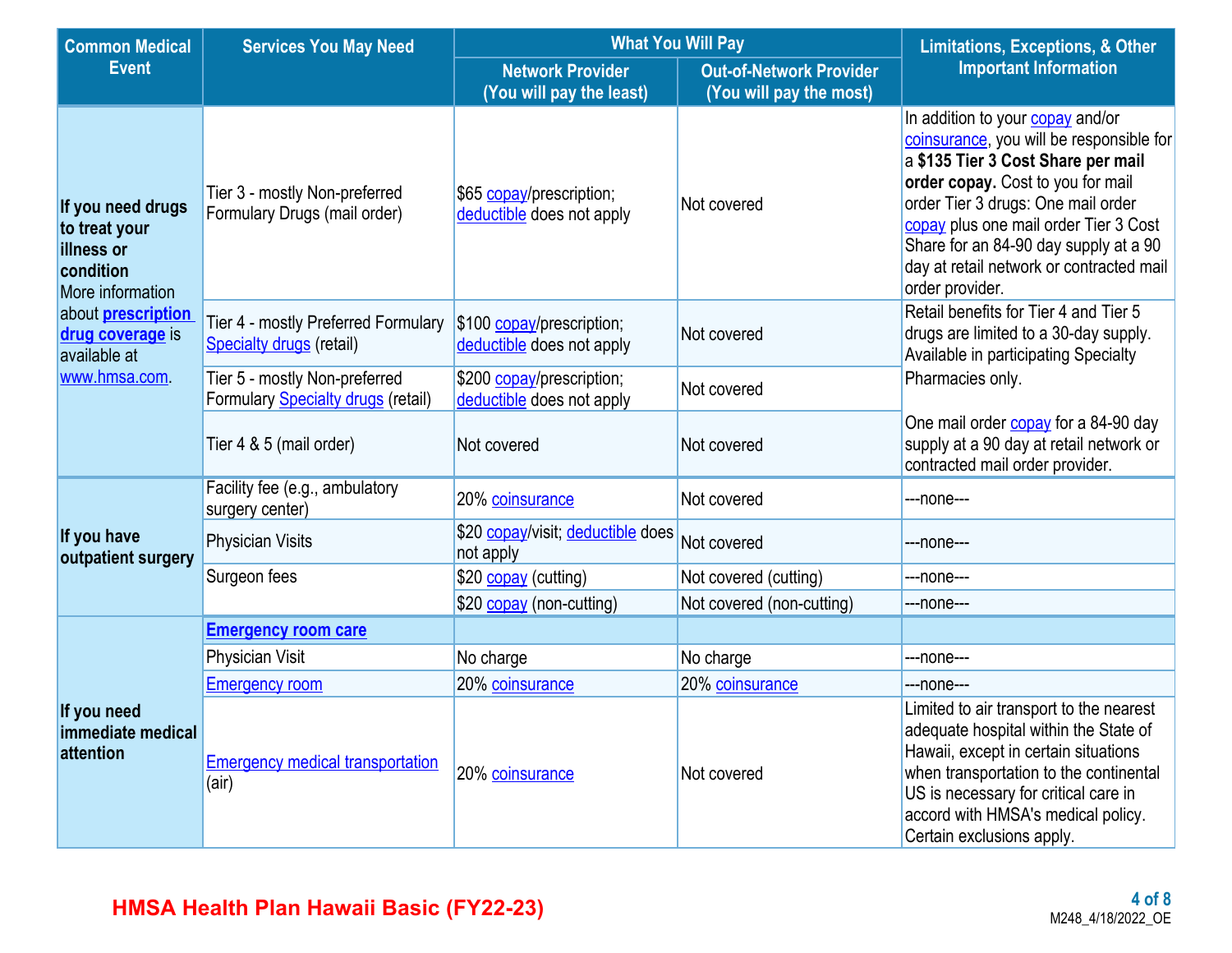| <b>Common Medical</b>                                                   | <b>Services You May Need</b>                        | <b>What You Will Pay</b>                            | <b>Limitations, Exceptions, &amp; Other</b>               |                                                                                                                                              |
|-------------------------------------------------------------------------|-----------------------------------------------------|-----------------------------------------------------|-----------------------------------------------------------|----------------------------------------------------------------------------------------------------------------------------------------------|
| <b>Event</b>                                                            |                                                     | <b>Network Provider</b><br>(You will pay the least) | <b>Out-of-Network Provider</b><br>(You will pay the most) | <b>Important Information</b>                                                                                                                 |
| If you need<br>immediate medical                                        | <b>Emergency medical transportation</b><br>(ground) | 20% coinsurance                                     | Not covered                                               | Ground transportation to the nearest,<br>adequate hospital to treat your illness<br>or injury.                                               |
| attention                                                               | <b>Urgent care</b>                                  | \$20 copay/visit; deductible does<br>not apply      | Not covered                                               | ---none---                                                                                                                                   |
|                                                                         | Facility fee (e.g., hospital room)                  | 20% coinsurance                                     | Not covered                                               | ---none---                                                                                                                                   |
| If you have a                                                           | <b>Physician Visits</b>                             | 20% coinsurance                                     | Not covered                                               | ---none---                                                                                                                                   |
| hospital stay                                                           | Surgeon fee                                         | 20% coinsurance (cutting)                           | Not covered (cutting)                                     | ---none---                                                                                                                                   |
|                                                                         |                                                     | 20% coinsurance (non-cutting)                       | Not covered (non-cutting)                                 | ---none---                                                                                                                                   |
|                                                                         | <b>Outpatient services</b>                          |                                                     |                                                           |                                                                                                                                              |
| If you have mental<br>health, behavioral                                | <b>Physician services</b>                           | \$20 copay/visit; deductible does<br>not apply      | Not covered                                               | ---none---                                                                                                                                   |
| health, or                                                              | Hospital and facility services                      | No charge                                           | Not covered                                               | ---none---                                                                                                                                   |
| substance abuse                                                         | <b>Inpatient services</b>                           |                                                     |                                                           |                                                                                                                                              |
| needs                                                                   | Physician services                                  | 20% coinsurance                                     | Not covered                                               | ---none---                                                                                                                                   |
|                                                                         | Hospital and facility services                      | 20% coinsurance                                     | Not covered                                               | ---none---                                                                                                                                   |
|                                                                         | Office visit (Prenatal and postnatal<br>care)       | 20% coinsurance                                     | Not covered                                               | Cost sharing does not apply to certain<br>preventive services. Depending on the                                                              |
| If you are pregnant                                                     | Childbirth/delivery professional<br>services        | 20% coinsurance                                     | Not covered                                               | type of services, coinsurance or copay<br>may apply. Maternity care may include                                                              |
|                                                                         | Childbirth/delivery facility services               | 20% coinsurance                                     | Not covered                                               | tests and services described elsewhere<br>in the SBC (i.e. ultrasound).                                                                      |
|                                                                         | Home health care                                    | No charge                                           | Not covered                                               | ---none---                                                                                                                                   |
| If you need help<br>recovering or have<br>other special<br>health needs | <b>Rehabilitation services</b>                      | \$20 copay/visit                                    | Not covered                                               | Services may require preauthorization.<br>Benefits may be denied if<br>preauthorization is not obtained.<br>Excludes cardiac rehabilitation. |
|                                                                         | <b>Habilitation services</b>                        | Not covered                                         | Not covered                                               | <b>Excluded service</b>                                                                                                                      |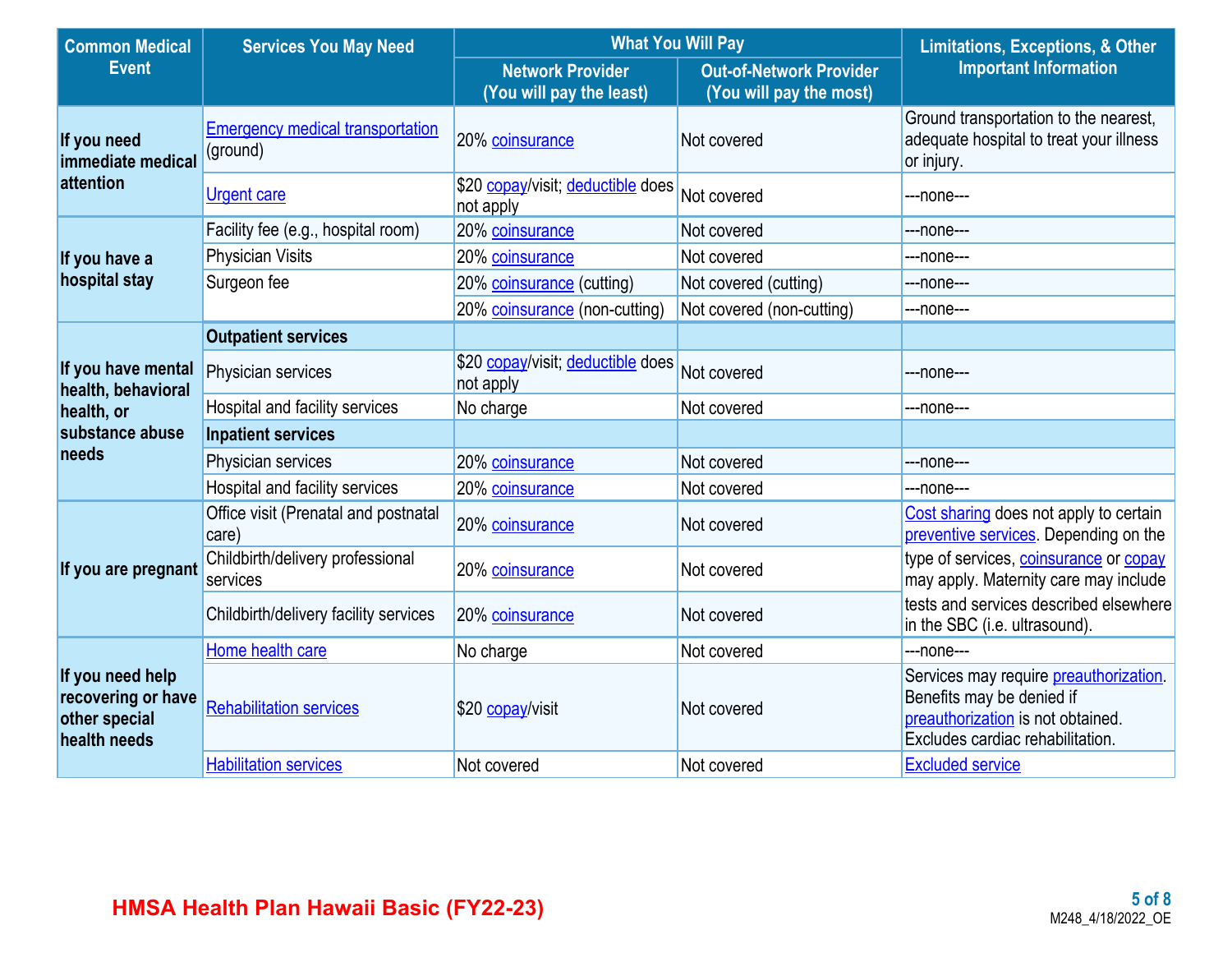| <b>Common Medical</b>                                   | <b>Services You May Need</b>                                                                | <b>What You Will Pay</b>                            | <b>Limitations, Exceptions, &amp; Other</b>               |                                                                                                                                                                                                                                                  |  |
|---------------------------------------------------------|---------------------------------------------------------------------------------------------|-----------------------------------------------------|-----------------------------------------------------------|--------------------------------------------------------------------------------------------------------------------------------------------------------------------------------------------------------------------------------------------------|--|
| <b>Event</b>                                            |                                                                                             | <b>Network Provider</b><br>(You will pay the least) | <b>Out-of-Network Provider</b><br>(You will pay the most) | <b>Important Information</b>                                                                                                                                                                                                                     |  |
| If you need help<br>recovering or have<br>other special | <b>Skilled nursing care</b>                                                                 | 20% coinsurance                                     | Not covered                                               | 120 Days per Calendar Year. Includes<br>extended care facilities (Skilled<br>Nursing, Sub-Acute, and Long-Term<br>Acute Care Facilities) to the extent<br>care is for <b>Skilled nursing care</b> , sub-<br>acute care, or long-term acute care. |  |
| health needs                                            | <b>Durable medical equipment</b>                                                            | 50% coinsurance                                     | Not covered                                               | Services may require preauthorization.<br>Benefits may be denied if<br>preauthorization is not obtained.                                                                                                                                         |  |
|                                                         | <b>Hospice services</b>                                                                     | No charge                                           | Not covered                                               | ---none---                                                                                                                                                                                                                                       |  |
|                                                         | Children's eye exam                                                                         | \$20 copay/exam; deductible<br>does not apply       | Not covered                                               | Limited to one routine vision exam per<br>calendar year.                                                                                                                                                                                         |  |
| If your child needs<br>dental or eye care               | Children's glasses (single vision<br>lenses and frames selected within<br>designated group) | \$25 copay/glasses; deductible<br>does not apply    | 50% coinsurance; deductible<br>does not apply             | The frequency in which you can obtain<br>a pair of glasses may vary                                                                                                                                                                              |  |
|                                                         | Children's dental check-up                                                                  | Not covered                                         | Not covered                                               | <b>Excluded service</b>                                                                                                                                                                                                                          |  |

### **Excluded Services & Other Covered Services:**

|           | Services Your Plan Generally Does NOT Cover (Check your policy or plan document for more information and a list of any other excluded services.) |           |                                                                                                                              |  |                      |  |  |
|-----------|--------------------------------------------------------------------------------------------------------------------------------------------------|-----------|------------------------------------------------------------------------------------------------------------------------------|--|----------------------|--|--|
|           | Acupuncture                                                                                                                                      | $\bullet$ | Dental care (Child)                                                                                                          |  | Private-duty nursing |  |  |
| $\bullet$ | Cardiac rehabilitation                                                                                                                           |           | <b>Habilitation services</b>                                                                                                 |  | Routine foot care    |  |  |
| $\bullet$ | Cosmetic surgery                                                                                                                                 |           | Long-term care                                                                                                               |  | Weight loss programs |  |  |
|           | Dental care (Adult)                                                                                                                              |           | Non-emergency care when traveling outside the<br>U.S.                                                                        |  |                      |  |  |
|           |                                                                                                                                                  |           | Other Covered Services (Limitations may apply to these services. This isn't a complete list. Please see your plan document.) |  |                      |  |  |
|           | Bariatric surgery                                                                                                                                |           | Infertility Treatment (Artificial Insemination and                                                                           |  |                      |  |  |
| $\bullet$ | Chiropractic care (e.g., office visits, x-ray films -<br>limited to services covered by this medical plan                                        |           | In Vitro Fertilization. Please refer to your plan<br>document for limitations and additional details)                        |  |                      |  |  |
|           | and within the scope of a chiropractor's license)                                                                                                |           | Routine eye care (Adult)                                                                                                     |  |                      |  |  |
|           | Hearing aids (limited to one hearing aid per ear<br>every 60 months)                                                                             |           |                                                                                                                              |  |                      |  |  |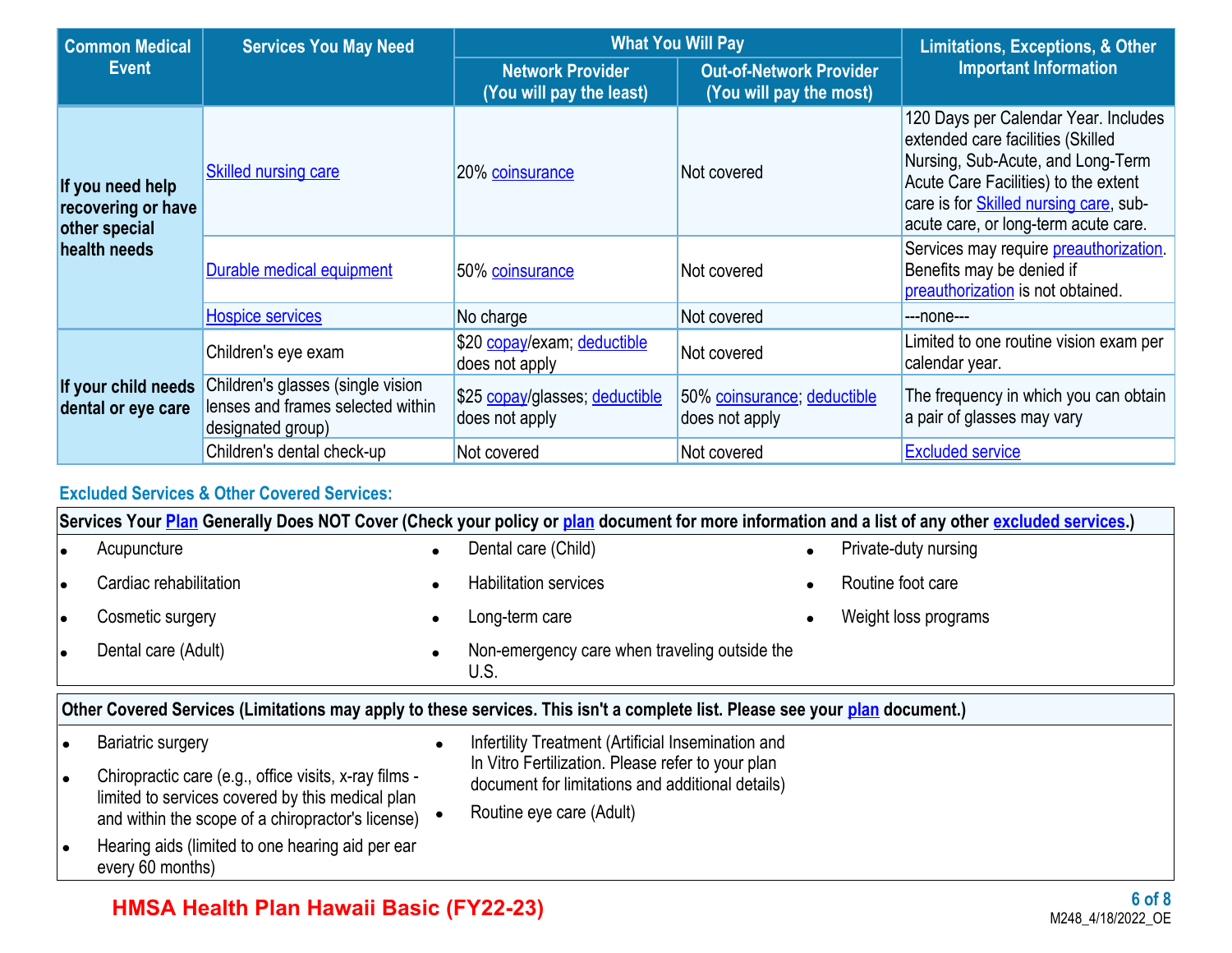Your Rights to Continue Coverage: There are agencies that can help if you want to continue your coverage after it ends. The contact information for those agencies is: 1) 1-800-776-4672 for HMSA; 2) (808) 586-2790 for the State of Hawaii, Dept. of Commerce and Consumer Affairs - Insurance Division; 3) 1-866-444 3272 or <http://www.dol.gov/agencies/ebsa/laws-and-regulations/laws/affordable-care-act>for the U.S. Department of Labor, Employee Benefits Security Administration; or 4) 1-877-267-2323 x61565 or [http://www.cciio.cms.gov](http://www.cciio.cms.gov/) for the U.S. Department of Health and Human Services. Church plans are not covered by the Federal COBRA continuation coverage rules. Other coverage options may be available to you too, including buying individual insurance coverage through the Health Insurance [Marketplace](https://www.healthcare.gov/sbc-glossary/#marketplace). For more information about the Marketplace, visit [http://www.HealthCare.gov](http://www.healthcare.gov/) or call 1-800-318-2596.

Your Grievance and Appeals Rights: There are agencies that can help if you have a complaint against your [plan](https://www.healthcare.gov/sbc-glossary/#plan) for a denial of a [claim](https://www.healthcare.gov/sbc-glossary/#claim). This complaint is called a [grievance](https://www.healthcare.gov/sbc-glossary/#grievance) or [appeal](https://www.healthcare.gov/sbc-glossary/#appeal). For more information about your rights, look at the explanation of benefits you will receive for that medical [claim](https://www.healthcare.gov/sbc-glossary/#claim). Your [plan](https://www.healthcare.gov/sbc-glossary/#plan) documents also provide complete information to submit a [claim,](https://www.healthcare.gov/sbc-glossary/#claim) [appeal,](https://www.healthcare.gov/sbc-glossary/#appeal) or a [grievance](https://www.healthcare.gov/sbc-glossary/#grievance) for any reason to your [plan](https://www.healthcare.gov/sbc-glossary/#plan). For more information about your rights, this notice, or assistance, contact:

- For group health coverage subject to ERISA, you must submit a written request for an [appeal](https://www.healthcare.gov/sbc-glossary/#appeal) to: HMSA Member Advocacy and Appeals, P.O. Box 1958, Honolulu, Hawaii 96805-1958. If you have any questions about **[appeals](https://www.healthcare.gov/sbc-glossary/#appeal)**, you can call us at (808) 948-5090 or toll free at 1-800-462-2085. You may also contact the Department of Labor's Employee Benefits Security Administration at 1-866-444-EBSA (3272) or [http://www.dol.gov/agencies/ebsa/laws-and](http://www.dol.gov/agencies/ebsa/laws-and-regulations/laws/affordable-care-act)[regulations/laws/affordable-care-act.](http://www.dol.gov/agencies/ebsa/laws-and-regulations/laws/affordable-care-act) You may also file a [grievance](https://www.healthcare.gov/sbc-glossary/#grievance) with the Insurance Commissioner. You must send the request to the Insurance Commissioner at: Hawaii Insurance Division, ATTN: Health Insurance Branch - External Appeals, 335 Merchant Street, Room 213, Honolulu, Hawaii 96813. Telephone: (808) 586-2804.
- For non-federal governmental group health plans and church plans that are group health plans, you must submit a written request for an [appeal](https://www.healthcare.gov/sbc-glossary/#appeal) to: HMSA Member Advocacy and Appeals, P.O. Box 1958, Honolulu, Hawaii 96805-1958. If you have any questions about [appeals](https://www.healthcare.gov/sbc-glossary/#appeal), you can call us at (808) 948-5090 or toll free at 1-800-462-2085. You may also file a [grievance](https://www.healthcare.gov/sbc-glossary/#grievance) with the Insurance Commissioner. You must send the request to the Insurance Commissioner at: Hawaii Insurance Division, ATTN: Health Insurance Branch - External Appeals, 335 Merchant Street, Room 213, Honolulu, Hawaii 96813. Telephone: (808) 586-2804.

#### **Does this Coverage Provide Minimum Essential Coverage? Yes**

[Minimum Essential Coverage](https://www.healthcare.gov/sbc-glossary/#minimum-essential-coverage) generally includes [plans](https://www.healthcare.gov/sbc-glossary/#plan), [health insurance](https://www.healthcare.gov/sbc-glossary/#health-insurance) available through the [Marketplace](https://www.healthcare.gov/sbc-glossary/#marketplace) or other individual market policies, Medicare, Medicaid, CHIP, TRICARE, and certain other coverage. If you are eligible for certain types of [Minimum Essential Coverage](https://www.healthcare.gov/sbc-glossary/#minimum-essential-coverage), you may not be eligible for the [premium tax credit.](https://www.healthcare.gov/sbc-glossary/#premium-tax-credits)

#### **Does this Coverage Meet the Minimum Value Standard? Yes**

If your [plan](https://www.healthcare.gov/sbc-glossary/#plan) doesn't meet the [Minimum Value Standards,](https://www.healthcare.gov/sbc-glossary/#minimum-value-standard) you may be eligible for a [premium tax credit](https://www.healthcare.gov/sbc-glossary/#premium-tax-credits) to help you pay for a [plan](https://www.healthcare.gov/sbc-glossary/#plan) through the [Marketplace.](https://www.healthcare.gov/sbc-glossary/#marketplace)

#### **Language Access Services:**

Spanish (Español): Para obtener asistencia en Español, llame al 1-800-776-4672. Tagalog (Tagalog): Kung kailangan ninyo ang tulong sa Tagalog tumawag sa 1-800-776-4672. Chinese (中文): 如果需要中文的帮助, 请拨打这个号码 1-800-776-4672. Navajo (Dine): Dinek'ehgo shika at'ohwol ninisingo, kwiijigo holne' 1-800-776-4672.

----------------*To see examples of how this plan might cover costs for a sample medical situation, see the next page.-----------*----